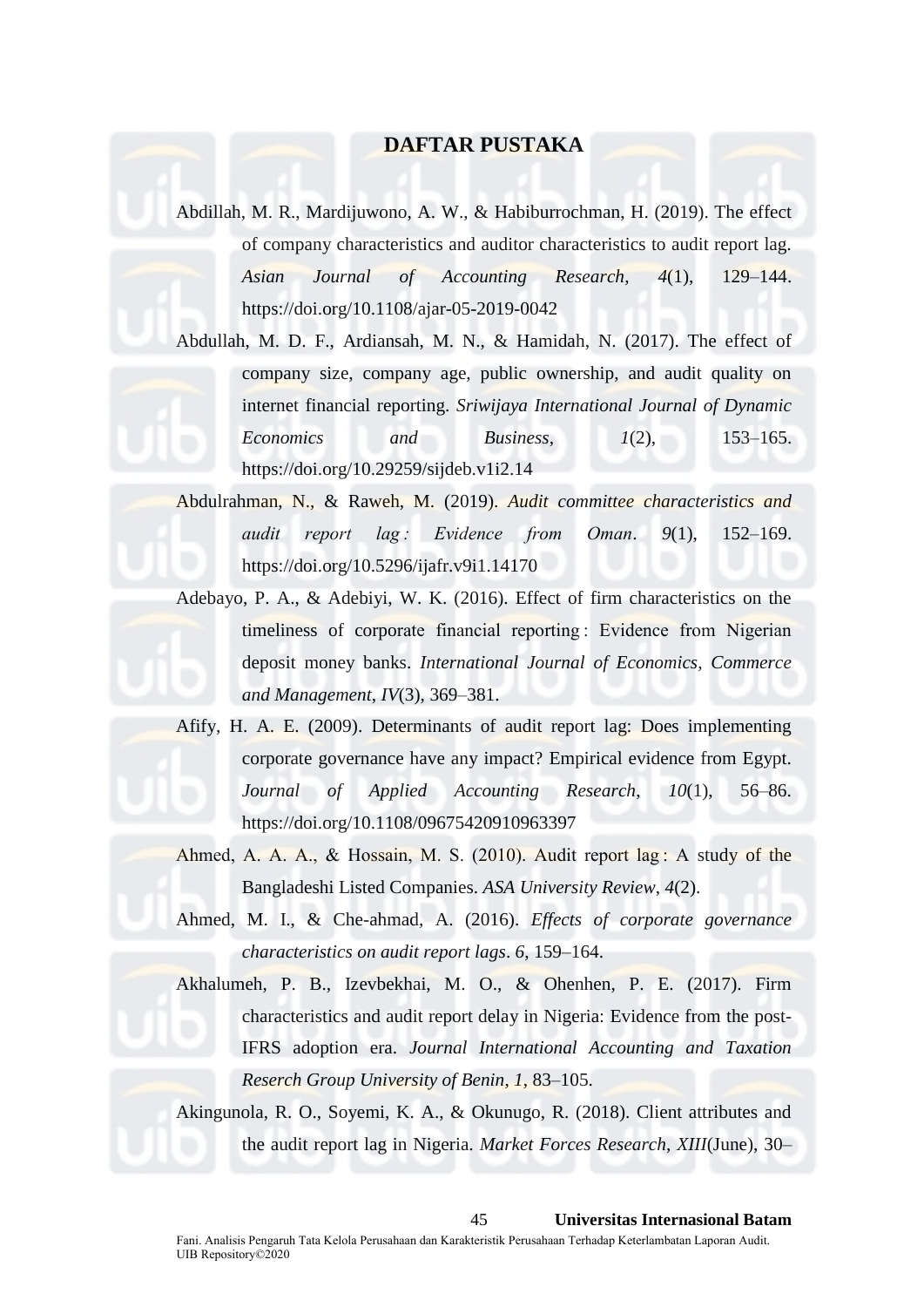41.

Al-Juaidi, O., & Ahmed, A.-A. (2016). The factors affecting timeliness of corporate financial reporting: Empirical evidence from the Palestinian an Amman Stock Exchange. *International Journal of Management Sciences and Business Research*, *5*(10), 123–135. https://doi.org/10.2139/ssrn.215929

- Al-muzaiqer, M. A. H., Ahmad, M., & Hamid, F. A. (2018). Timeliness of financial reporting and audit committee effectiveness : Evidence from UAE. *Review of Accounting and Finance*, *1*(1), 99–112.
- Al-tahat Yousef, S. S. (2015). Timeliness of audited financial reports of Jordanian listed companies. *IPASJ International Journal of Management (IIJM)*, *3*(2), 39–47.
- Al Daoud, K. A., Ismail, K. N. I. K., & Lode, N. A. (2014). The timeliness of financial reporting among Jordanian companies: Do company and board characteristics, and audit opinion matter? *Asian Social Science*, *10*(13), 191–201. https://doi.org/10.5539/ass.v10n13p191
- Alfraih, M. M. (2016). Corporate governance mechanisms and audit delay in a joint audit regulation. *Journal of Financial Regulation and Compliance*, *24*(3), 292–316. https://doi.org/10.1108/JFRC-09-2015-0054

Alkhatib, K., & Marji, Q. (2012). *Audit reports timeliness : Empirical evidence from Jordan*. *62*, 1342–1349. https://doi.org/10.1016/j.sbspro.2012.09.229

Alshrife, F. M., Subekti, I., & Widya, Y. (2016). *The effect of audit committee characteristic on timeliness of financial reporting by using auditor quality as the moderating variable (An emperical study from Indonesian manufacturing companies)*. *24*(1), 67–80.

Alsmady, A. A. (2018). The effect of board of directors' characteristics and ownership type on the timeliness of financial reports. *International Journal of Business and Management*, *13*(6), 276. https://doi.org/10.5539/ijbm.v13n6p276

Alsmady, A. A., & Alsmady, A. A. (2018). Ownership structure and its endogeneity effect on the quality of financial reporting ownership

## **Universitas Internasional Batam**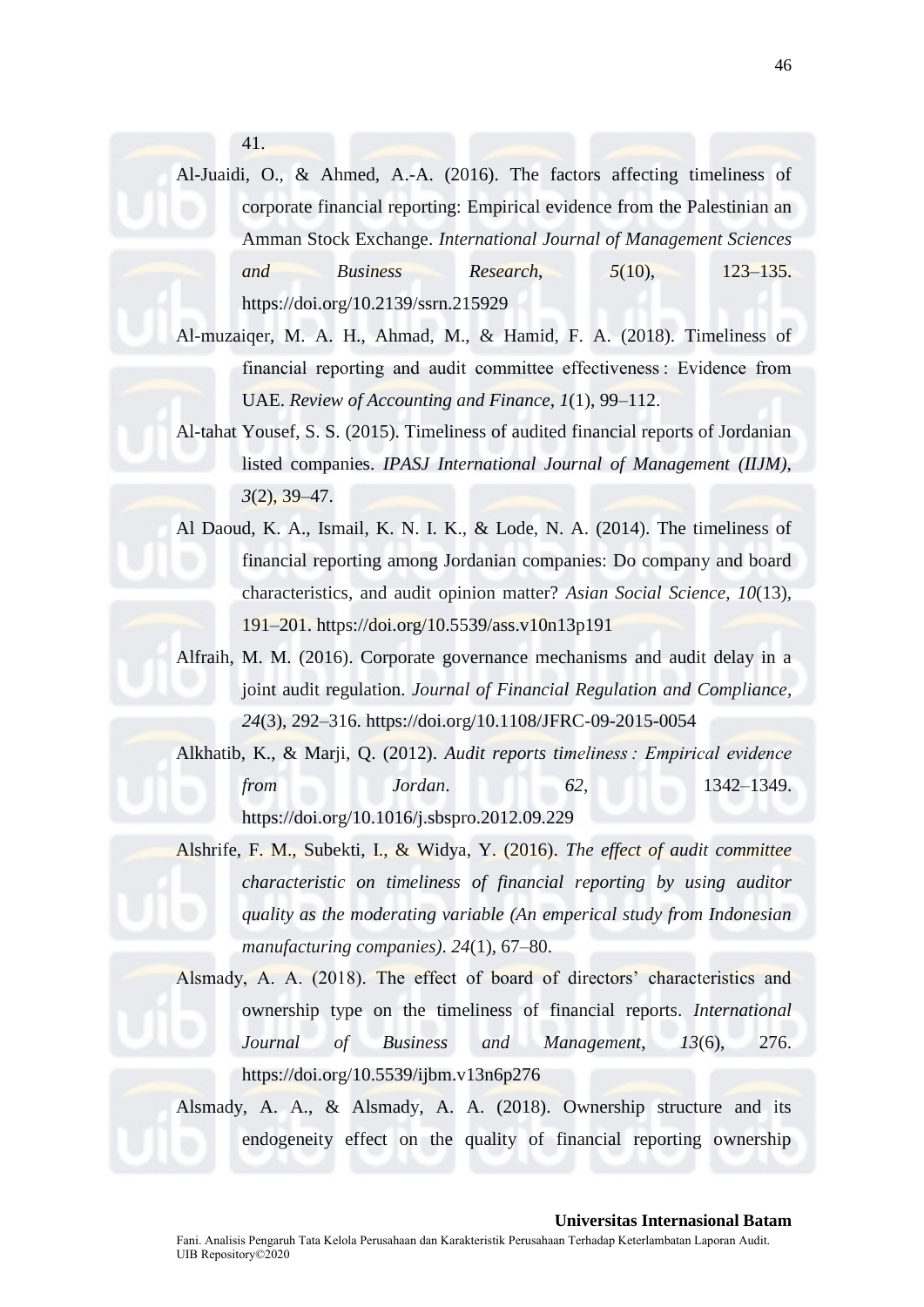structure and its endogeneity effect on the quality of financial reporting. *Intenational Journal of Academic Research in Bussiness & Social Science*, *8*(3), 509–526. https://doi.org/10.6007/IJARBSS/v8-i3/3946

Apadore, K., & Noor, M. M. (2013). Determinants of audit report lag and corporate governance in Malaysia. *Asian Academy of Management Journal of Accounting and Finance*, *6*(2), 57–84. https://doi.org/10.5539/ijbm.v8n15p151

Appah, E., & Emeh, Y. (2013). Corporate governance structure and timeliness of financial reports of quoted firms in Nigeria. *European Journal of Business and Management*, *5*(32), 34–45.

Arifuddin, Hanafi, K., & Usman, A. (2017). Company size, profitability, and auditor opinion influence to audit report lag on registered manufacturing company in Indonesia Stock Exchange. *International Journal of Applied Business and Economic Research*, *15*(November).

Ariyani, N. N. T. D., & Budiartha, I. K. (2014). Pengaruh profitabilitas, ukuran perusahaan, kompleksitas perusahaan dan reputasi KAP terhadap audit report lag pada perusahaan manufaktur. *E-Jurnal Akuntansi Universitas Udayana*, *2*, 217–230.

Askari, R., & Moradpur, S. (2016). The relationship between auditor characteristics and its impact on the audit report on companies listed in the Tehran Stock Exchange. *International Journal of Humanities and Cultural Studies*, *3*(1), 177–190.

Asni, N., Mas'ud, A., Dharmawaty, T., & Irawati, I. (2017). The influence of educational background, auditor professional proficiency to audit delay. *International Journal of Management and Applied Science*, *Vol.3*(2), 124–128.

Astuti, A. M. (2010). Fixed Effect Model pada Regresi Data Panel. *Beta*, *3*(2), 134–145.

Atmojo, D. T., & Darsono. (2017). Analisis faktor-faktor yang berpengaruh terhadap audit report lag (Studi empiris pada perusahaan yang terdaftar di Bursa Efek Indonesia tahun 2013-2015. *Diponegoro Journal of Accounting*, *6*(4), 1–15.

#### **Universitas Internasional Batam**

Fani. Analisis Pengaruh Tata Kelola Perusahaan dan Karakteristik Perusahaan Terhadap Keterlambatan Laporan Audit. UIB Repository©2020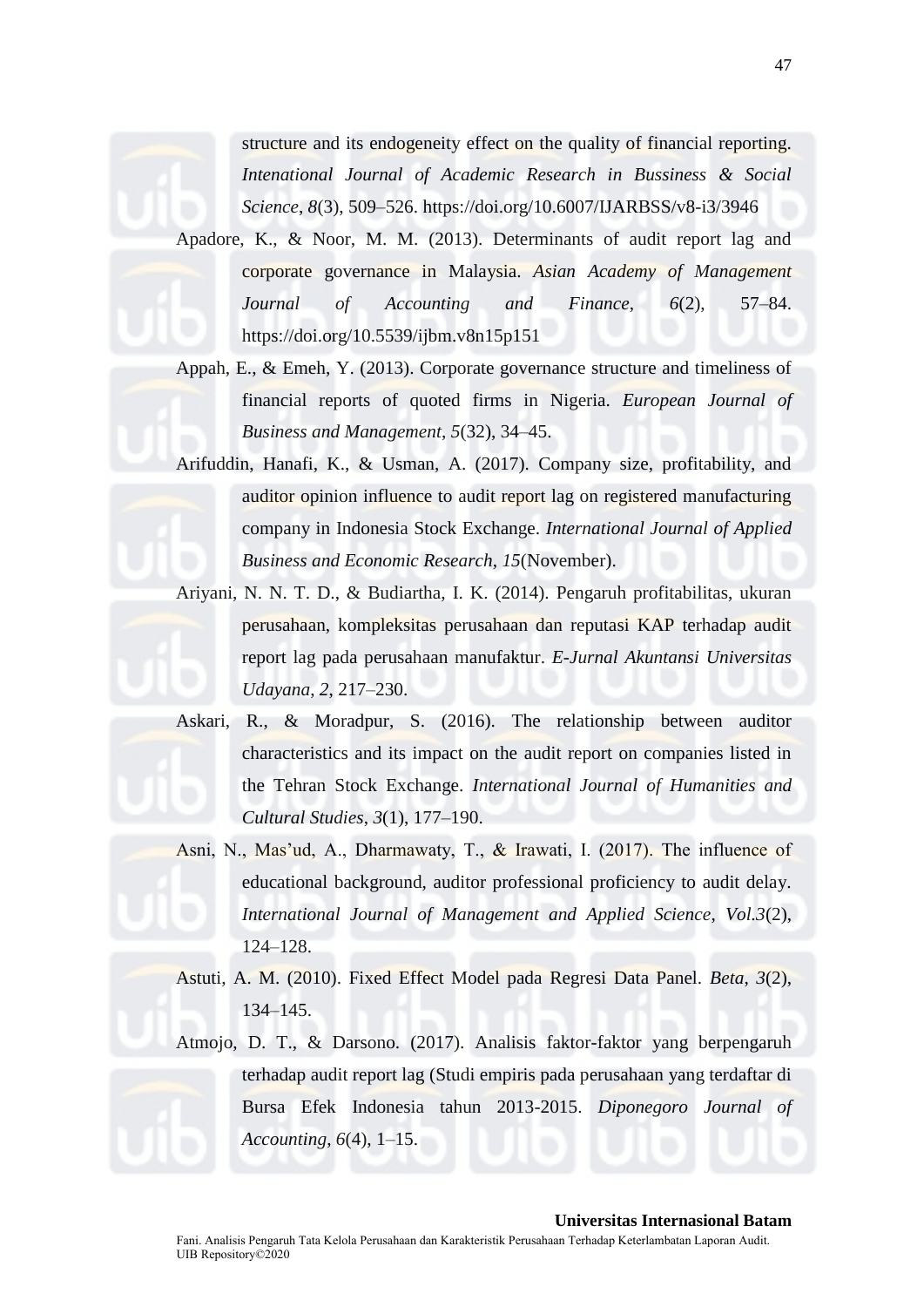Austine O Enofe, Chijioke, O. Mgbame, P. D., & Abadua, H. S. (2013). Audit firm rotation and audit report lag in Nigeria. *Journal of Business and Management*, *12*(4), 13–19.

Ayemere, I. L., & Elijah, A. (2015). Corporate attributes and audit delay in emerging markets : Empirical evidence from Nigeria. *International Journal of Business and Social Research*, *5*(3), 1–10.

- Baldacchino, P. J., Grech, L., Farrugia, K., & Tabone, N. (2016). An analysis of audit report lags in Maltese companies. *Contemporary Studies in Economic and Financial Analysis*, *98*, 161–182. https://doi.org/10.1108/S1569-375920160000098010
- Banimahd, B., Moradzadehfard, M., & Zeynali, M. (2012). Audit report lag and auditor change : Evidence from Iran. *Journal of Basic and Applied Scientific Research*, *2*(12), 12278–12282.
- Basuony, M. A. K., Mohamed, E. K. A., Hussain, M. M., & Marie, O. K. (2016). Board characteristics, ownership structure and audit report lag in the Middle East. *International Journal Corporate Governance*, *7*(2).
- Bemby, B., Abukosim, Mukhtaruddin, & Mursidi, I. (2013). Good Corporate Governance (GCG) mechanism and audit delay: An empirical study on companies listed on the Indonesia Stock Exchange (IDX) in the period of 2009-2011. *Journal of Modern Accounting and Auditing*, *9*(11), 1454– 1468.
- Budiasih, I. G. A. N., & Saputri, P. D. A. (2014). Corporate governance dan financial distress pada kecepatan publikasi laporan keuangan. *KINERJA*, *18*(2), 157–167.
- Butarbutar, R. S. K., & Hadiprajitno, P. B. (2017). Analisis faktor-faktor yang berpengaruh terhadap audit report lag (Studi empiris pada perusahaan manufaktur yang terdaftar di Bursa Efek Indonesia tahun 2012-2015). *Diponegoro Journal of Accounting*, *6*(3), 1–12.
- Charlie, & Apriwenni, P. (2017). Pengaruh spesialisasi auditor, kepemilikan publik, komite audit, dan opini audit terhadap audit delay. *Jurnal Akuntansi*, *6*(2), 109–123.

Daoud, K. A. Al, Ismai, K. N. I. K., & Lode, N. A. (2015). The impact of internal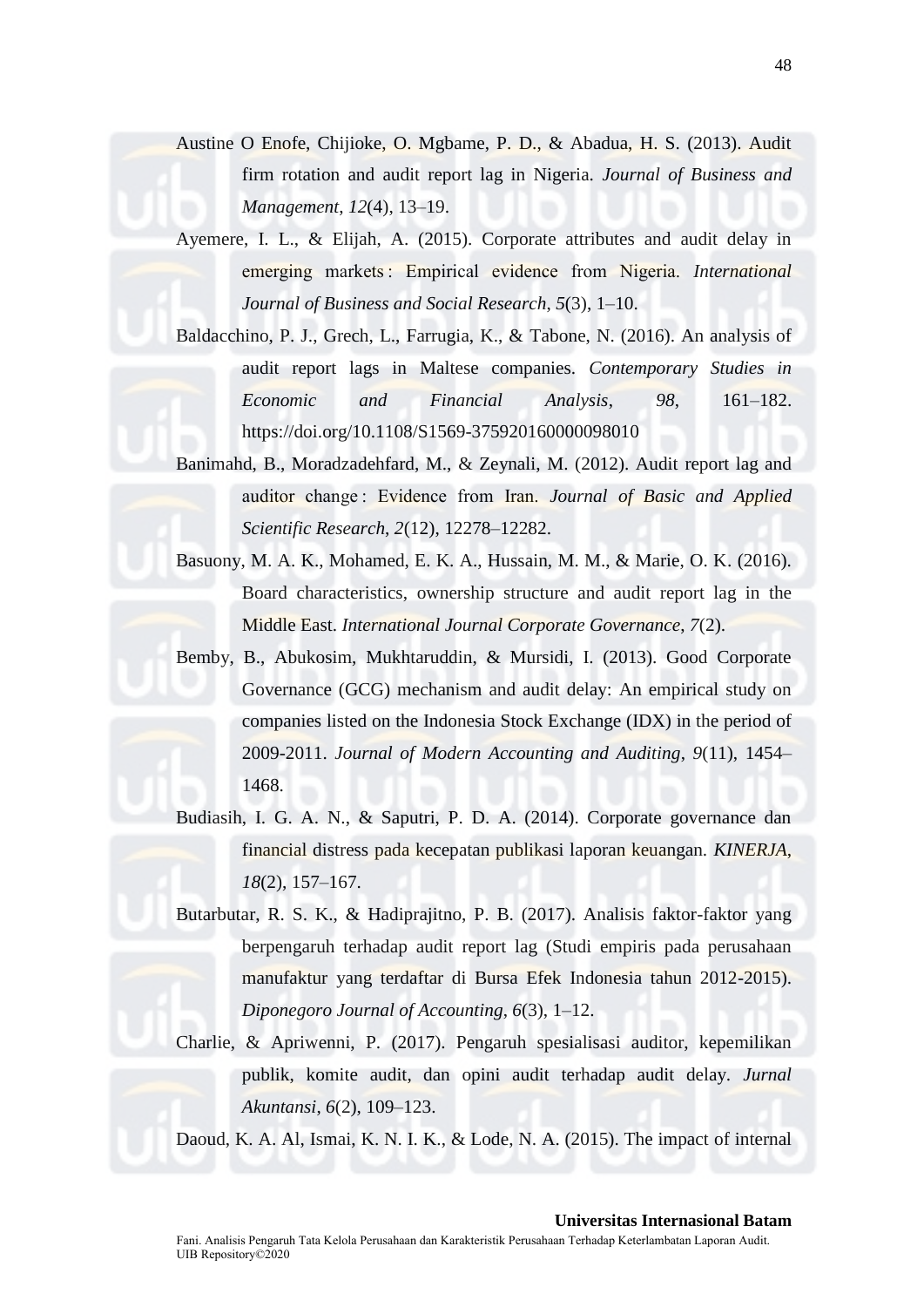corporate governance on the timeliness of financial reports of Jordanian firms : Evidence using audit and management report lags. *Mediterranean Journal of Social Sciences*, *6*(1). https://doi.org/10.5901/mjss.2015.v6n1p430

Darmawan, I. P. Y., & Widhiyani, N. L. S. (2017). Pengaruh ukuran perusahaan, kompleksitas operasi perusahaan dan komite audit pada audit delay. *E-Jurnal Akuntansi Universitas Udayana*, *21*(1), 254–282.

- Dibia, D. N. ., & Onwuchekwa, J. . (2013). An examination of the audit report lag of companies quoted in the Nigeria Stock Exchange. *International Journal of Business and Social Research*, *3*(9), 8–16.
- Eslami, R., Armin, A., & Jaz, H. R. (2015). A study on the effect of corporate governance on the timeliness of financial reports of listed firms on Tehran Stock Exchange. *Academic Journal of Accounting and Economic Researches*, *4*(4), 140–152.
- Evans, R. R. J. (2017). Audit quality and audit report lag: Case of Indonesian listed companies. *Asian Review of Accounting*, *25*(2).
- Fathi, M., & Gerayli, M. S. (2017). Firm-specific characteristics and audit report delay : Empirical evidence from Iranian firms. *International Journal of Economic Perspectives*, *11*(3), 1078–1083.

Fodio, M. I., Oba, V. C., Bamidele, A., & Ahmed, O. (2015). *IFRS adoption, firm traits and audit timeliness : Evidence from Nigeria*. *11*(3), 106–119.

Garkaz, M., Abdollahi, A., & Niknam, S. (2016). Studying the effect of the board characteristics on the timeliness financial reporting of listed companies in Tehran Stock Exchange. *JFAMM*, 42–48.

Ghafran, C., & Yasmin, S. (2017). Audit committee chair and financial reporting timeliness: A focus on financial, experiential and monitoring expertise. *International Journal of Auditing*, *22*(1), 13–24. https://doi.org/10.1111/ijau.12101

Ghozali, I. (2016). *Aplikasi analisis multivariete dengan program IBM SPSS 23 (Edisi 8)*. Semarang: Badan Penerbit Universitas Diponegoro.

Gilling, D. M. (1977). Timeliness in corporate reporting: Some further comment.

*Accounting and Business Research*, *8*(29), 34–36.

49

## **Universitas Internasional Batam**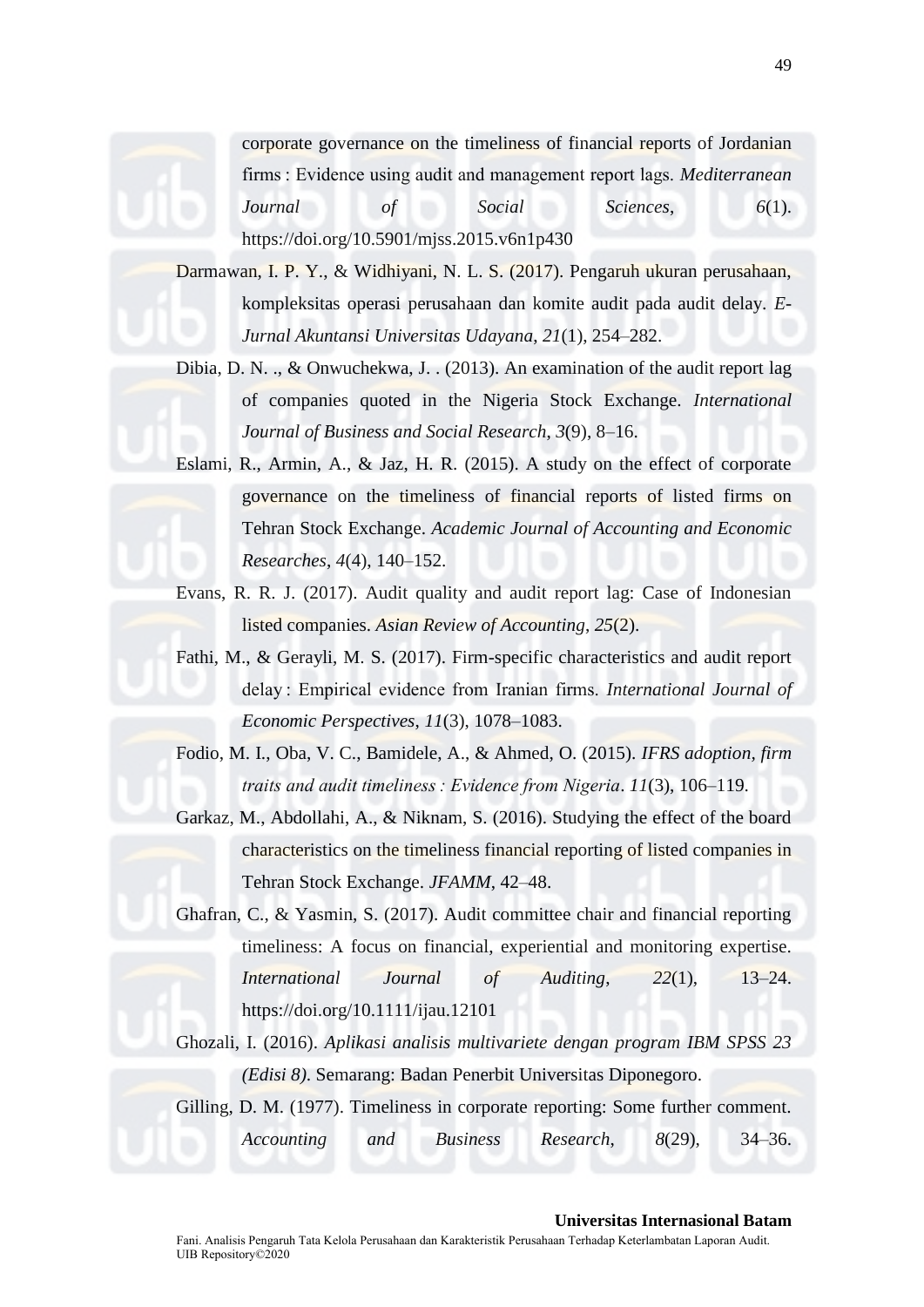https://doi.org/10.1080/00014788.1977.9729106

Haldar, P. K., Tripura, & Mishra, L. (2016). Timeliness of financial reporting and corporate governance : A study of Indian Pharmaceutical Industries. *Amity Journal of Corporate Governance*, *1*(2), 22–39.

Handoyo, S., & Hasanah, N. (2017). Corporate governance, opini going concern, subsequent event dan audit report lag. *Jurnal Aplikasi Bisnis*, *17*(2), 1– 18.

- Handoyo, S., & Maulana, E. D. (2019). Determinants of audit report lag of financial statements in banking sector. *Jurnal Manajemen, Strategi Bisnis Dan Kewirausahaan*, *13*(2), 142–152.
- Hariani, D., & Darsono. (2014). Faktor-faktor pemengaruh audit report lag (Studi empiris pada perusahaan-perusahan di Bursa Efek Indonesia). *Diponegoro Journal of Accounting*, *3*(2), 1.
- Harindahyani, D., & Harindahyani, S. (2018). The effect of corporate governance on audit report timeliness in Indonesia. *Jurnal Akuntansi Bisnis*, *16*(2), 209–223.

Haryani, J., & Wiratmaja, I. D. N. (2014). Pengaruh ukuran perusahaan, komite audit, penerapan Internasional Financial Reporting Standards dan kepemilikan publik pada audit delay. *E-Jurnal Akuntansi Universitas Udayana*, *6*(1), 63–78.

Hassan, Y. M. (2016). Determinants of audit report lag: evidence from Palestine. *Journal of Accounting in Emerging Economies*, *6*(1), 13–32. https://doi.org/10.1108/JAEE-05-2013-0024

Herdjiono, I., & Sutanti, N. (2018). Determinants of audit delay : evidence from manufacturing sector of Indonesia. *Audit Financial*, *3*(3), 373–381. https://doi.org/10.20869/AUDITF/2018/151/017

Ibadin, I. M., Izedonmi, F., & Ibadin, P. O. (2012). The association between selected corporate governance attributes, company attributes and timeliness of financial reporting in Nigeria. *Journal of Finance and Accounting*, *3*(9), 137–145.

Ikatan Akuntan Indonesia. 2015. *Pernyataan Standar Akuntansi Keuangan* Ilaboya, O. J., & Christian, I. (2014). Corporate governance and audit report lag in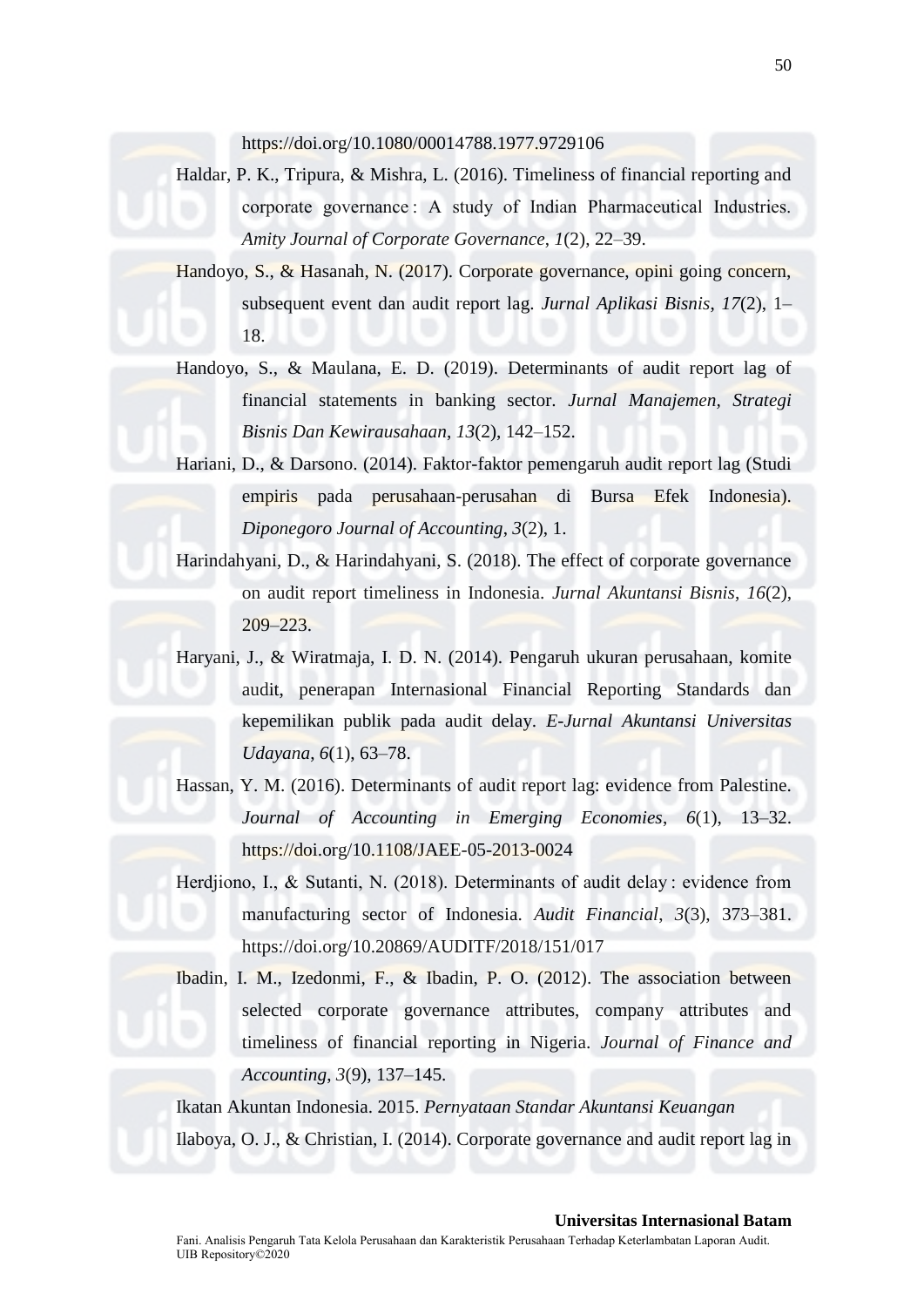Nigeria. *International Journal of Humanities and Social Science*, *4*(1), 1– 2. https://doi.org/10.1080/00014788.2015.1039475

Iyoha, F. O. (2012). Company attributes and the timeliness of financial reporting in Nigeria. *Business Intelligence Journal*, *1*(3), 41–49.

Japarudin, & Achmad, T. (2012). Analisis pengaruh struktur corporate governance terhadap penerimaan opini audit non-unqualified. *Diponegoro Journal of Accounting*, *1*(1), 1–11. Retrieved from http://ejournal-s1.undip.ac.id/index.php/accounting

Jouini, F. (2018). Cost of debt, corporate disclosure and audit report lag. *EuroMed* 

*J. of Management*, *2*(3), 240. https://doi.org/10.1504/emjm.2018.10014472

Karami, N., & Mohammadvand, Z. (2016). The relationship among financial and non-financial characteristics and duration of implementation and completion of the audit of listed companies. *European Journal of Economic and Financial Research*, *1*(1), 37–48.

Karlina, Lindrianasari, & Gamayuni, R. R. (2018). Determinant analysis of audit report lag in regional governments in Indonesia. *International Journal of Scientific & Technology Research*, *7*(4).

Kartika, A. (2011). Faktor-faktor yang mempengaruhi audit delay pada perusahaan manufaktur yang terdaftar di BEI. *Dinamika Keuangan Dan Perbankan*, *3*(2), 152–171. https://doi.org/ISSN : 1979-4878

Khasharmeh, H. A., & Aljifri, K. (2010). The timeliness of annual report in bahrain and the united arab emirates : an empirical comparative study. *The International Journal of Business and Finance Research*, *4*(1), 51– 71.

Khoufi, N., & Khoufi, W. (2018). An empirical examination of the determinants of audit report delay in France. *Managerial Auditing Journal*, *33*(8–9), 700–714. https://doi.org/10.1108/MAJ-02-2017-1518

Kurniawan, anthusian indra, & Laksito, H. (2015). Analisis faktor-faktor yang mempengaruhi audit delay. *Diponegoro Journal of Accounting*, *4*(2), 1– 13. https://doi.org/http://dx.doi.org/10.21082/jtidp.v4n2.2013.p165-174 Kurniawan, Y., & Laksito. (2015). Pengaruh faktor internal dan eksternal

**Universitas Internasional Batam**

Fani. Analisis Pengaruh Tata Kelola Perusahaan dan Karakteristik Perusahaan Terhadap Keterlambatan Laporan Audit. UIB Repository©2020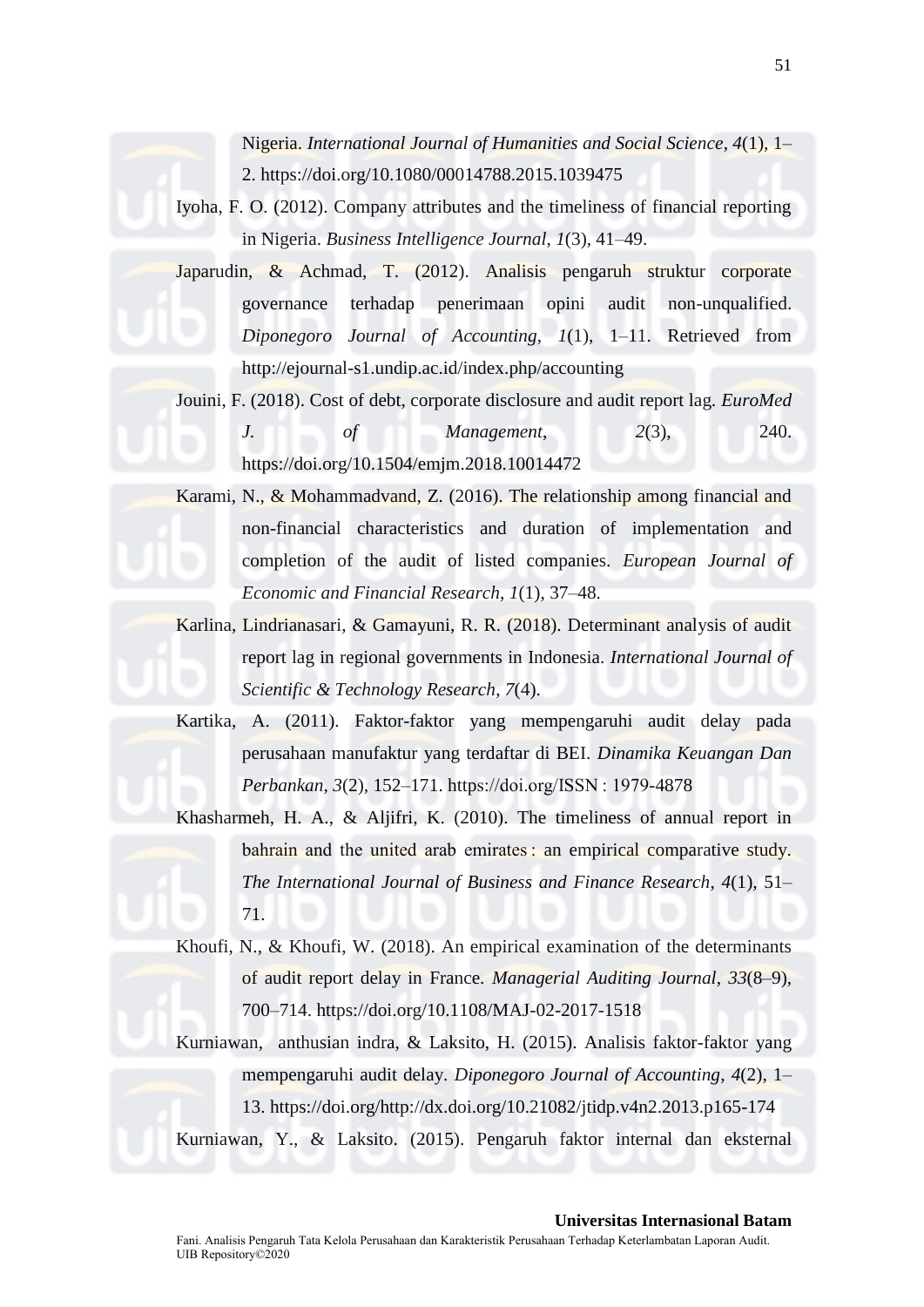perusahaan terhadap audit delay dan timeliness. *Diponegoro Journal of Accounting, ISSN: 2337-3806*, *4*(1), 1–10.

Lestari, S. Y., & Nuryatno, M. (2018). Factors affecting the audit delay and its impact on abnormal return in Indonesia Stock Exchange. *International Journal of Economics and Finance*, *10*(2), 48–56. https://doi.org/10.5539/ijef.v10n2p48

Li, Y., Zhang, D., & Wang, X. (2014). The influence of corporation governance structure on internal control audit report lag: evidence from China. *Accounting and Taxation Journal*, *6*(2), 101–115.

Lianto, N., & Kusuma, B. H. (2010). Faktor-faktor yang berpengaruh terhadap audit report lag. *Jurnal Bisnis Dan Akuntansi*, *12*(2), 98–107.

Lucyanda, J., & Nura'ni, S. P. (2013). Pengujian faktor-faktor yang memengaruhi. *Jurnal Akuntansi & Auditing*, *9*(8), 128–149.

M. Ridwan Tikollah, S. (2019). The effect of company size, operating profit / loss , and reputation of KAP auditor on audit delay. *Jurnal Ilmiah Ilmu Administrasi Publik*, *9*(1), 87–94.

Maggy, & Diana, P. (2018). *Internal and external determinants of audit delay : evidence from Indonesian manufacturing companies*. *3*(1), 16–25.

Mahendra, A. A. N. P., Luh, N., & Widhiyani, S. (2017). *Pengaruh GCG, opini auditor, dan internal auditor terhadap audit delay pada perusahaan telekomunikasi di BEI*. *21*, 1601–1629.

Mazkiyani, N., & Handoyo, S. (2017). Audit report lag of listed companies in Indonesia Stock Exchange. *Jurnal Aplikasi Bisnis*, *17*(1), 77–95. https://doi.org/10.20885/jabis.vol17.iss1.art5

Milda Amirul, S., & Fairuz Md Salleh, M. (2014). Convergence to IFRS and audit report lag in Malaysia. *Research Journal of Finance and Accounting*, *5*(23), 2222–2847.

Modugu, P. K., Eragbhe, E., & Ikhatua, O. J. (2012). Determinants of audit delay in Nigerian companies: empirical Evidence. *Journal of Organic Chemistry*, *3*(6), 46–54. https://doi.org/10.1021/jo00443a044

Mohamad-nor, mohamad naimi, Shafie, R., & Wan-Hussin, W. N. (2010). Corporate governance and audit report lag in Malaysia. *Asian Academy* 

# **Universitas Internasional Batam**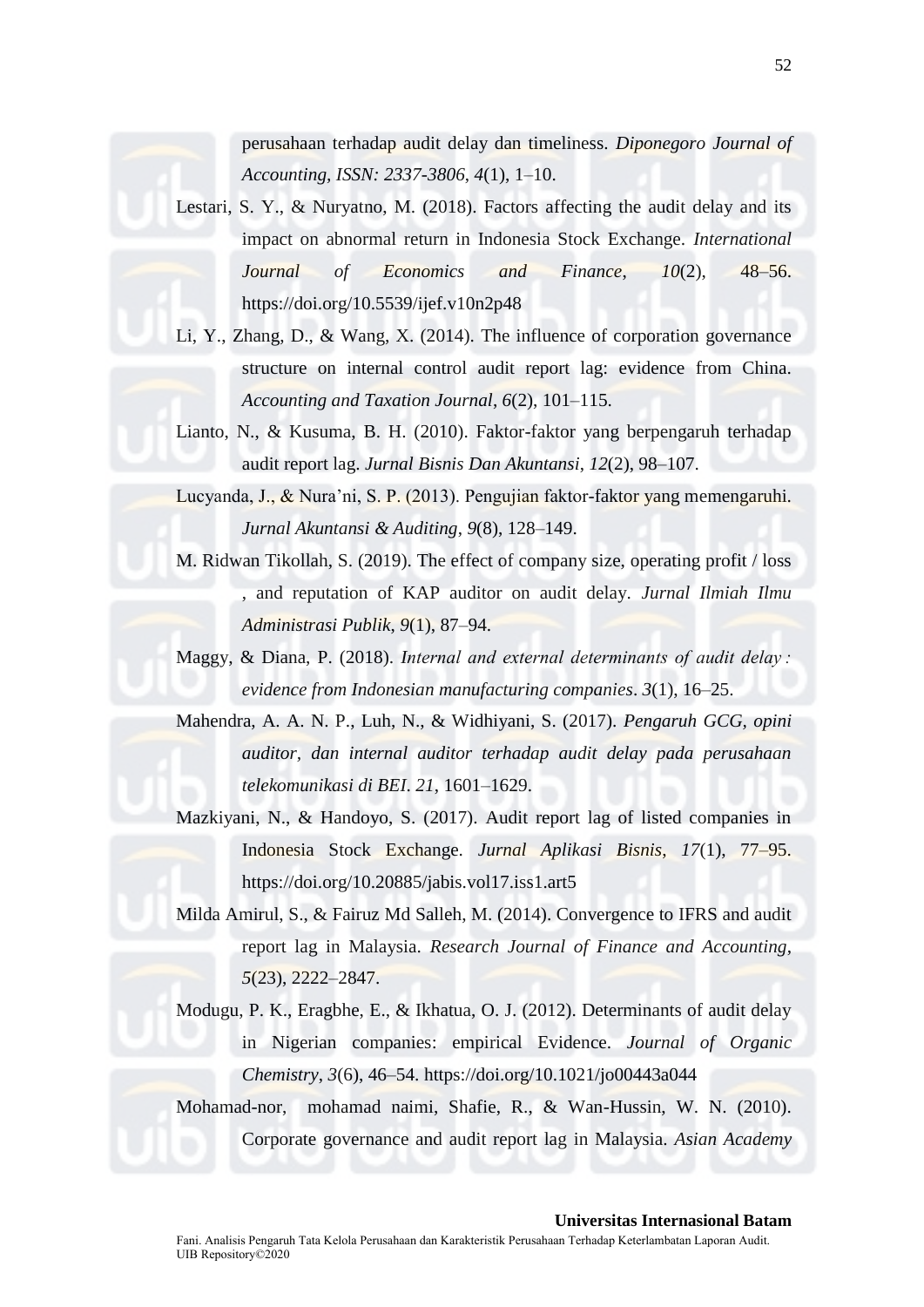*of Management Journal of Accounting and Finance*, *6*(2), 57–84.

- Moradi, M., Salehi, M., & Mareshk, M. S. (2013). Timeliness of annual financial reporting : evidence from the Tehran Stock Exchange. *ABAC Journal*, *33*(3), 20–29.
- Mouna, A., & Anis, J. (2013). Financial reporting delay and corporate governance from Tunisia. *International Journal of Information, Business and Management*, *5*(4), 32–46.
- Mouna, A., & Anis, J. (2013). Financial reporting delay and corporate governance : Evidence from Tunisia. *International Journal of Information, Business and Management*, *5*(4).

Muchran, M. (2016). Effect of company size, and financial ratio on audit report lag. *Qualitative and Quantitative Research Review*, *1*(2), 122–138.

Mukhtaruddin, Oktarina, R., Relasari, & Abukosim. (2015). Firm and auditor characteristics, and audit report lag in manufacturing companies listed on Indonesia Stock Exchange during 2008-2012. *Expert Journal of Business and Management*, *3*(1), 13–26. Retrieved from http://business.expertjournals.com/23446781-303/

Murtini, U., & Tirtaningrum, Y. puspa. (2013). Pengaruh profitabilitas, likuiditas, kepemilikan publik dan reputasi kap terhadap ketepatan waktu pelaporan. *JRAK*, *9*(1), 59–67.

- Mutiara, Y. T., Zakaria, A., & Anggraini, R. (2018). The influence of company size, company profit, solvency and CPA firm size on audit report lag. *Journal of Economics, Finance and Accounting*, *5*(1), 1–10. https://doi.org/10.17261/Pressacademia.2018.779
- My, H. L. T. M., Hoang, H. L. T., & Hong, T. N. (2016). The effect of audit firm and firm perfomance on the timeliness of the financial report : A case of Vietnamese stock market. *The 10th International Day of Statistics and Economics*, 1050–1059.
- Natonis, S. A., & Tjahjadi, B. (2019). Determinant of audit report lag among mining companies in Indonesia. *Jurnal Organisasi Dan Manajemen*, *15*(1), 68–81. https://doi.org/10.33830/jom.v15i1.299.2019

Nelson, S. P., & Shukeri, S. N. (2015). Corporate governance and audit report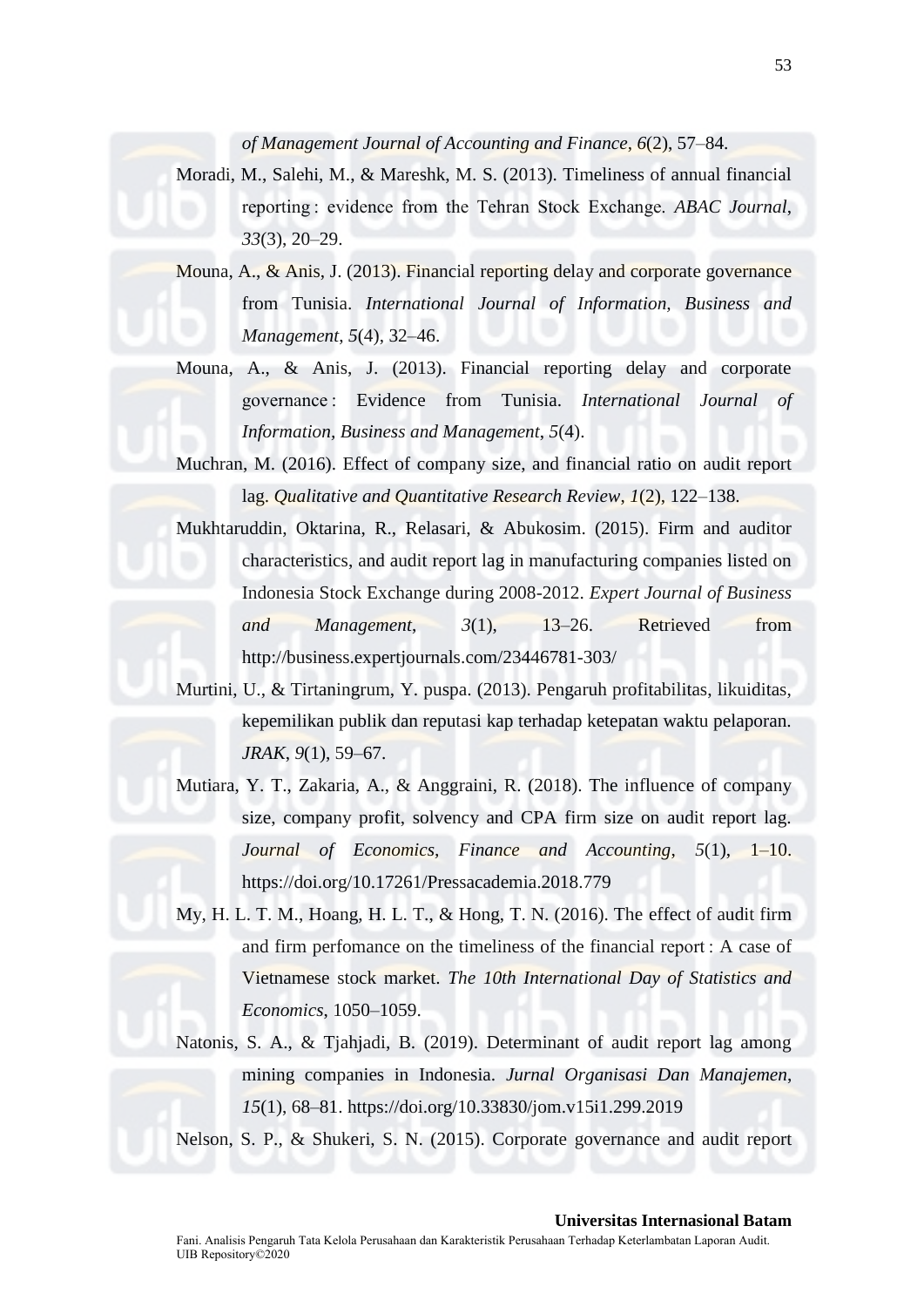Nova, Gitta Destalya adrian, Azwardi, & Wahyudi, T. (2019). The effects of bankruptcy probability, auditor switching and company size toward audit delay. *Journal of Economics and Business*, *2*(1), 147–162. https://doi.org/10.31014/aior.1992.02.01.75

Oladipupo, A. (2011). Impact of corporate international linkage on the incidence of audit delay in Nigeria. *Journal of Research in National Development*, *9*(1), 231–237. Retrieved from https://www.ajol.info/index.php/jorind/article/view/92620

Pardede, C. A. (2018). Pengaruh corporate size, profitability, tenure audit, auditor spesialization, ownership dispersion terhadap audit delay. *2018*, *1*, 1–14.

Pham, T., Dao, M., & Brown, V. L. (2014). Investment opportunities and audit report lags: initial evidence. *Accounting and Finance Research*, *3*(4), 45– 57. https://doi.org/10.5430/afr.v3n4p45

Pourali, M. R., Jozi, M., Rostami, K. H., Taherpour, G. R., & Niazi, F. (2013). Investigation of effective factors in audit delay: Evidence from Tehran Stock Exchange (TSE). *Research Journal of Applied Sciences, Engineering and Technology*, *5*(2), 405–410. https://doi.org/10.19026/rjaset.5.4966

Prabowo, P. P. T., & Marsono. (2013). Faktor-faktor yang mempengaruhi audit delay. *Diponegoro Journal of Accounting*, *2*(1), 1–11.

Pradana, M. N. R., & Wirakusuma, M. G. (2013). Pengaruh faktor-faktor nonfinansial pada keterlambatan publikasi laporan keuangan tahunan perusahaan. *E-Jurnal Akuntansi Universitas Udayana*, *2*, 277–296.

Prakoso, R. T., Astuti, D. S. P., & Sunarko, M. R. (2017). Pengaruh kepemilikan publik, solvabilitas dan profitabilitas terhadap audit delay dengan reputasi kantor akuntan publik sebagai variabel moderating. *Jurnal Akuntansi Dan Sistem Teknologi Informasi*, *13*, 179–189.

Pramest, H., & Dananti, K. (2012). Analisis faktor-faktor audit delay perusahaan manufaktur dan finansial di Bursa Efek Indonesia. *Jurnal Akuntansi Dan*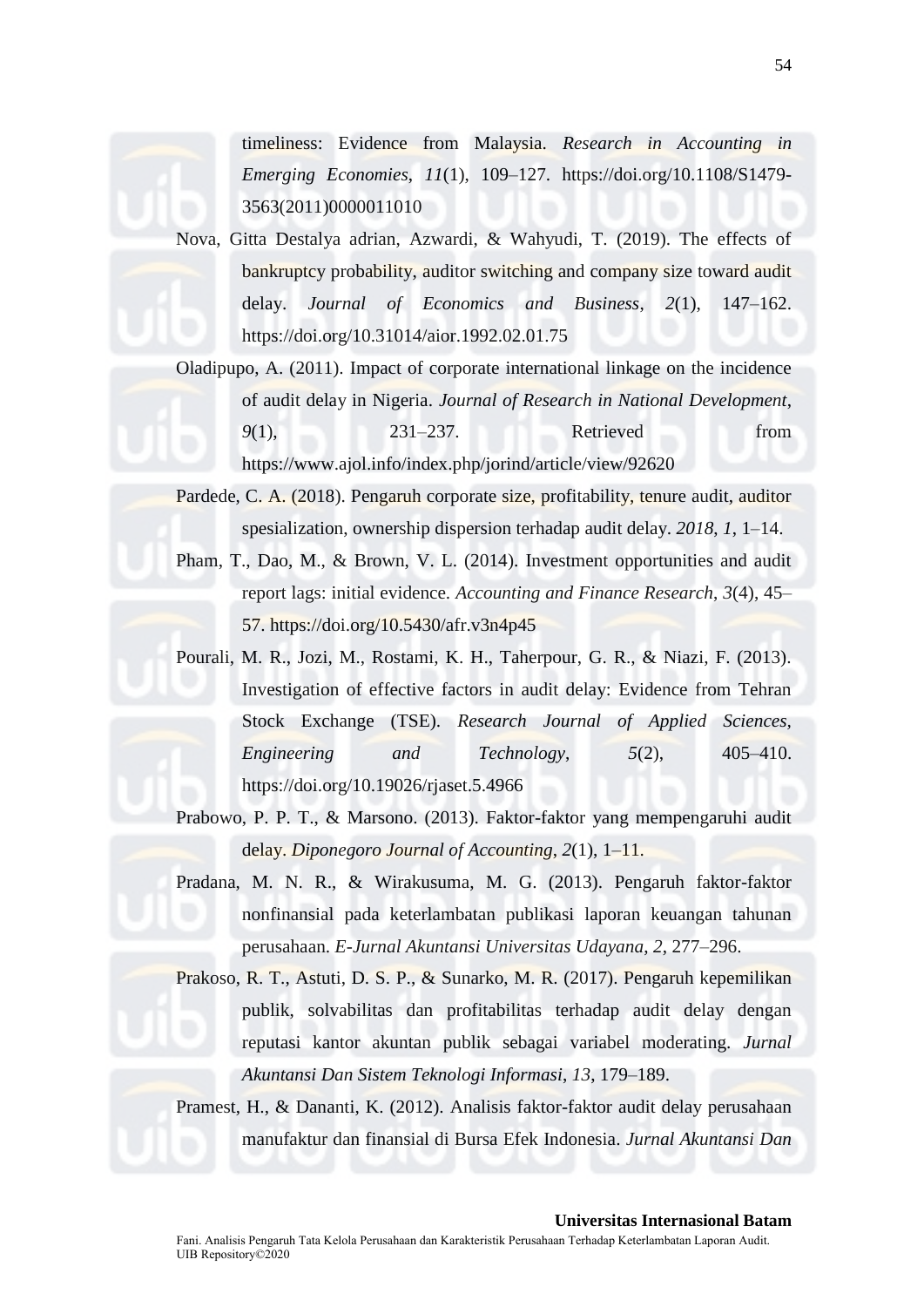*Sistem Teknologi Informasi Vol.*, *9*(1), 11–22.

Puasa, S., Salleh, M. F. M., & Ahmad, A. (2014). Audit committee and timeliness of financial reporting : Malaysian public listed companies. *Middle-East Journal of Scientific Research*, *22*(2), 162–175. https://doi.org/10.5829/idosi.mejsr.2014.22.02.21886

Purbasari, M., & Rahardja. (2014). Analisis pengaruh karakteristik komite audit dan profitabilitas terhadap timeliness laporan keuangan (Studi empiris pada perusahaan manufaktue yang terdaftar di BEI). *Diponegoro Journal of Accounting*, *3*(3), 1–12.

Rahayu, L. R. P. (2017). Determinants of audit delay in Indonesia companies : empirical evidence. *Jurnal Akuntansi*, *1*(1), 1–11.

- Reheul, A., Caneghem, T. Van, & Verbruggen, S. (2013). *Audit report lags in the Belgian non- profit sector : An empirical analysis.* (July), 37–41. https://doi.org/10.1080/00014788.2013.777828
- Rif'at, A., & Sulistyowati, W. A. (2019). Predicting audit delay of consumer goods companies listed in Indonesia Stock Exchange. *Economics and Accounting Journal*, *2*(1).
- Rubianto, A. V. (2017). The analysis on factors affecting audit delay on manufacturing companies listed in Indonesia Stock Exchange. *Jurnal Riset Dan Aplikasi: Akuntansi Dan Manajemen*, *2*(3), 205–214. https://doi.org/doi.org/10.18382/jraam.v2i3.207
- Sakka, I. F., & Jarboui, A. (2016). Audit reports timeliness: Empirical evidence from Tunisia. *Cogent Business and Management*, *3*(1), 1–13. https://doi.org/10.1080/23311975.2016.1195680
- Samaha, K., & Hichem Khlif. (2017). Audit-related attributes, regulatory reforms and Further evidence from an emerging market. *Journal of Financial Reporting and Accounting*, *15*(2). https://doi.org/10.1108/JFRA-08-2015- 0077

Sari, W. O. I., Subroto, B., & Ghofar, A. (2019). Corporate governance mechanisms and audit report lag moderated by audit complexity. *International Journal of Research in Bussiness and Social Science*, *8*(6), 256–261.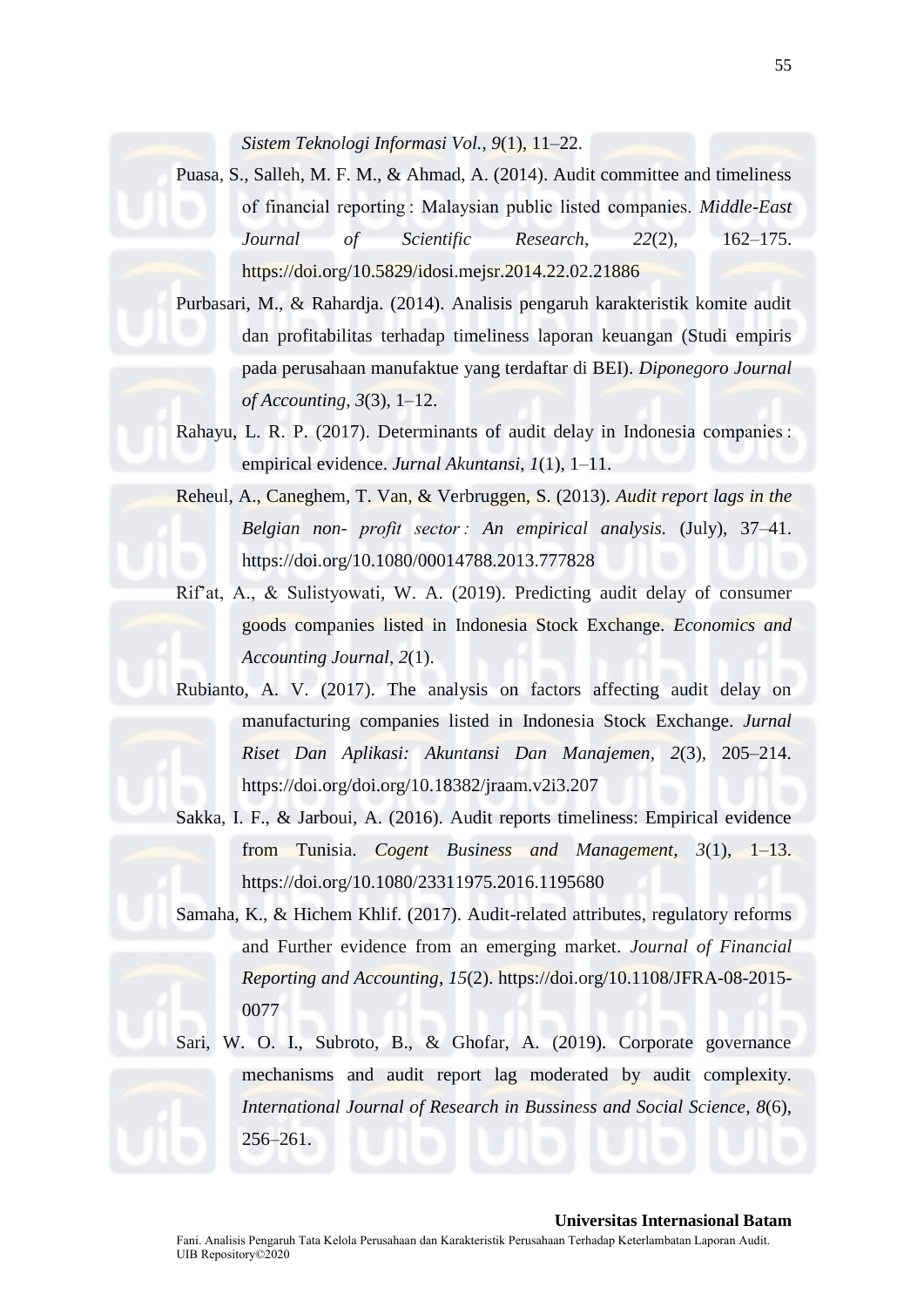Sarraf, F., Dehkordi, H. F., & Bakhtiar, H. A. (2015). Investment opportunity in companies and audit report lags : Evidence from Iran. *European Online Journal of Natural and Social Sciences*, *4*(1), 1515–1526.

Savitri, E., Adri, R., & Surya, S. (2019). Influencing Factors : The Timeliness of Financial Reporting Submissions. *Business and Management Studies*, *5*(1), 43–51. https://doi.org/10.11114/bms.v5i1.4144

Setiawan, G., & Nahumury, J. (2014). The effect of board of commissioners , audit committee , and stock ownership concentration on audit report lag of banking companies in Indonesia Stock Exchange. *International Journal of Economics, Commerce and Management*, *4*(1), 15–28. https://doi.org/10.14414/tiar.14.040102

Shukeri, S. N., & Islam, M. A. (2012). The determinant of audit timeliness : Evidence from malaysia. *Journal of Applied Sciences Research*, *8*(7), 3314–3322.

- Sidharta, R. Y., & Nurdina. (2017). Pengaruh penerapan Good Corporate Governance terhadap audit delay pada perusahaan otomotif dan komponennya di Bursa Efek Indonesia. *Global*, *2*(1), 1–8.
- Singh, H., & Sultana, N. (2011). Board of director characteristics and audit report lag: Australian evidence. *Corporate Board: Role, Duties and Composition*, *7*(3), 38–51. https://doi.org/10.22495/cbv7i3art3
- Suadiye, G. (2019). Determinants of the timeliness of financial reporting: Empirical evidence from turkey. *Hacettepe University Journal of Economics and Administrative Sciences*, *37*(2).

Sugiyono. (2015). *Metode penelitian tindakan komprehensif*. Bandung: Alfabeta.

Sumantri, Desiana, & Hendi. (2018). Analisis faktor perusahaan dan auditor yang mempengaruhi keterlambatan penyelesaian audit dan dampaknya terhadap reaksi investor. *Jurnal Benefita*, *3*(September 2017), 106–123. https://doi.org/10.22216/jbe.v3i1.2508

Suryanto, T. (2016). Audit delay and its implication for fraudulent financial reporting : A study of companies listed in the Indonesian Stock Exchange. *European Research Studies*, *XIX*(1), 18–31.

Syachrudin, D., & Nurlis. (2018). Influence of company size, audit opinion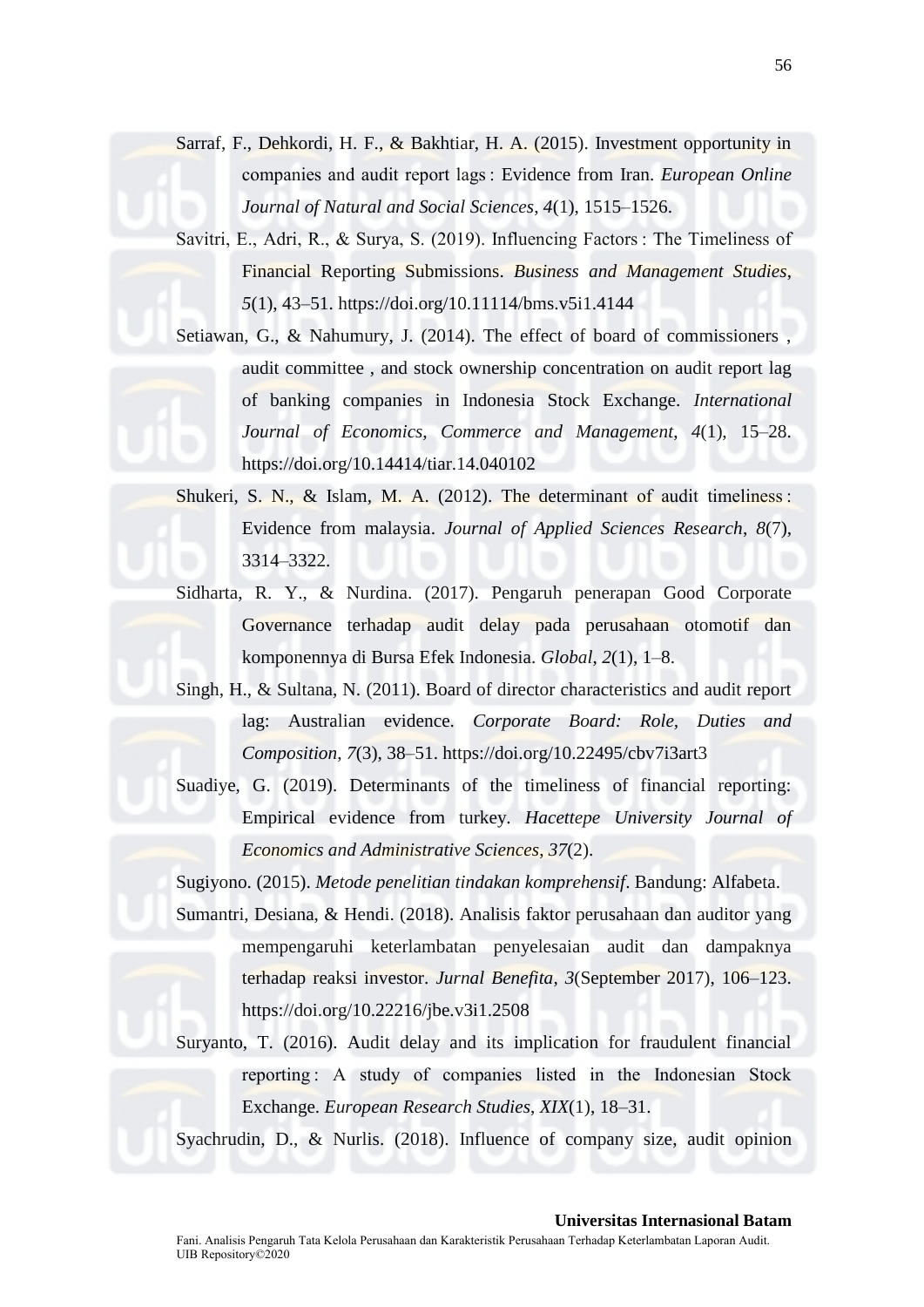

,profitability , solvency ,and size of public accountant offices to delay audit on property sector manufacturing companies listed in Indonesia Stock Exchange. *International Journal of Scientific & Technology Research*, *7*(10).

- Syah, E. S. M. (2017). The effects of solvability, public ownership, auditor switching and holding company toward audit delay. *JOM FEKON*, *4*(1).
- Tayo, A. G., & Olayeye, A. O. (2019). Effect of audit committee characteristics on the timeliness of financial reporting in Nigeria. *Journal of Economics, Management and Trade*, *24*(3), 1–10. https://doi.org/10.9734/JEMT/2019/v24i330167
- Turel, A. (2010). Timeliness of financial reporting in emerging capital markets:Evidence from Turkey. *Istanbul University Journal of the School of Business Administration*, *39*(2), 227–240.
- Uthman, B. O., Ajadi, T., & Asipita, J. J. (2018). Effect of board characteristic on timeliness of financial reporting of listed insurance firms in Nigeria. *Journal of Arts, Management and Social Science*, *3*(1), 126–136.
- Vuko, T., & Cular, M. (2014). Finding determinants of audit delay by pooled OLS regression analysis. *Croatian Operational Research Review*, *5*, 81–91.
- Wardhani, A. P., & Raharja, S. (2013). Analisis pengaruh corporate governance terhadap audit report lag. *Diponegoro Journal of Accounting, ISSN: 2337-3806*, *2*(3), 1–68.
- Widiyanto, M. A. (2013). *Statistika penerapan : konsep & aplikasi SPSS dalam penelitian bidang pendidikan, psikologi & ilmu sosial lainnya*. Jakarta: PT. Elex Media Komputindo.
- Wijayanti, Y. P., Machmuddah, Z., & Utomo, S. D. (2019). Audit delay : Case studies at conventional banking in Indonesia. *Journal of Innovation in Business and Economics*, *3*(1), 33–40.
- Wiyantoro, L. S., & Usman, F. (2018). Audit tenure and quality to audit report lag in banking. *European Research Studies Journal*, *XXI*(3), 417–428.
- Wulandari, S., Nor, W., & Sondakh, A. G. (2016). Faktor-faktor yang berpengaruh terhadap ketepatan waktu pengumuman laporan keuangan. *Prosiding Seminar Nasional ASBIS*, 361–376.